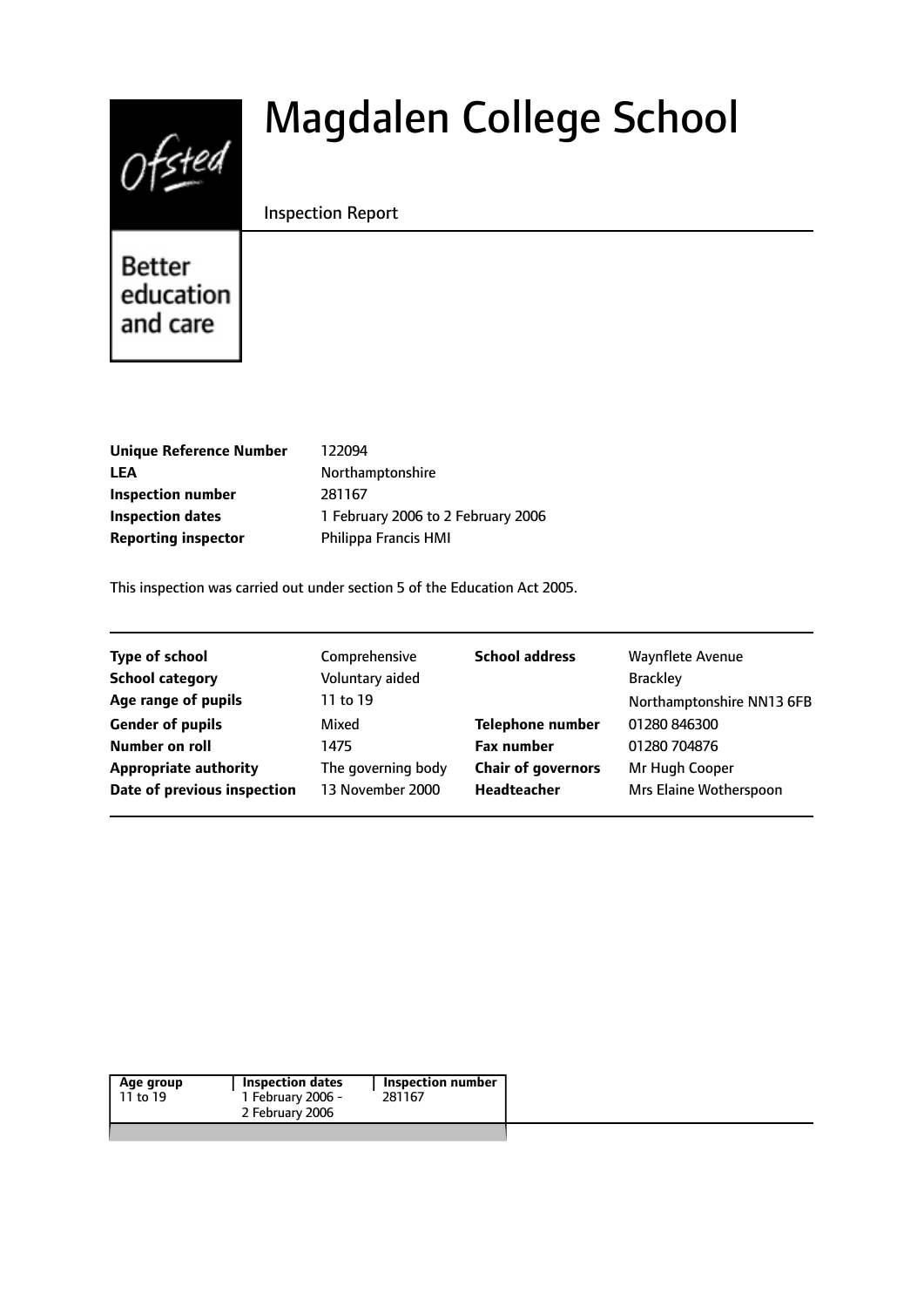© Crown copyright 2006

#### Website: www.ofsted.gov.uk

This document may be reproduced in whole or in part for non-commercial educational purposes, provided that the information quoted is reproduced without adaptation and the source and date of publication are stated.

Further copies of this report are obtainable from the school. Under the Education Act 2005, the school must provide a copy of this report free of charge to certain categories of people. A charge not exceeding the full cost of reproduction may be made for any other copies supplied.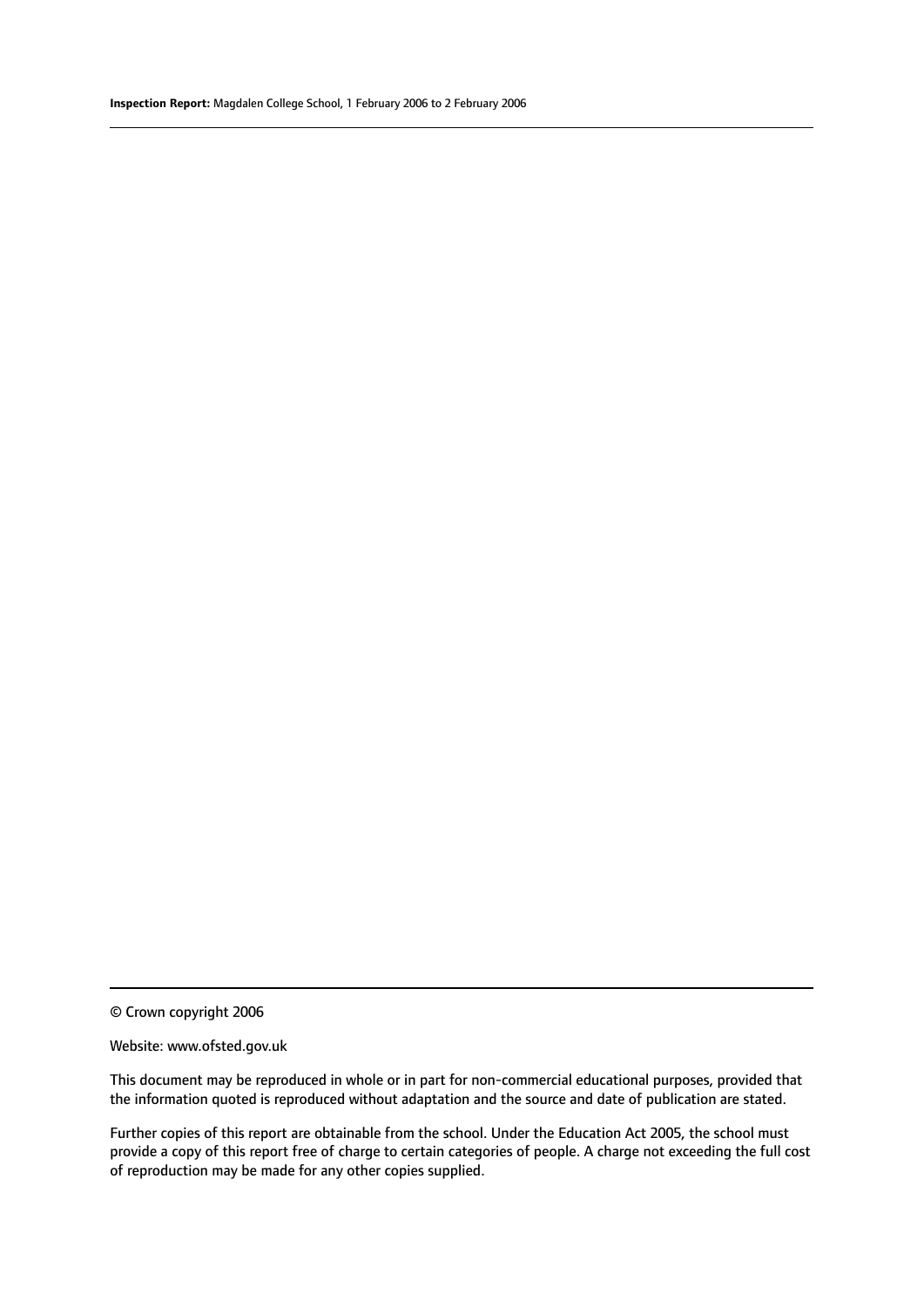## **Introduction**

The inspection was carried out by one of Her Majesty's Inspectors and four Additional Inspectors.

#### **Description of the school**

Magdalen College is a specialist mathematics and computing school. It is based on a split site in the centre of Brackley town. The school is larger than average, with 1,192 pupils in the main school and 284 in the sixth form. Pupils' attainment when they join the school is broadly average. The numbers of pupils entitled to free school meals and from minority ethnic groups are very low.

#### **Key for inspection grades**

| Outstanding  |
|--------------|
| Good         |
| Satisfactory |
| Inadequate   |
|              |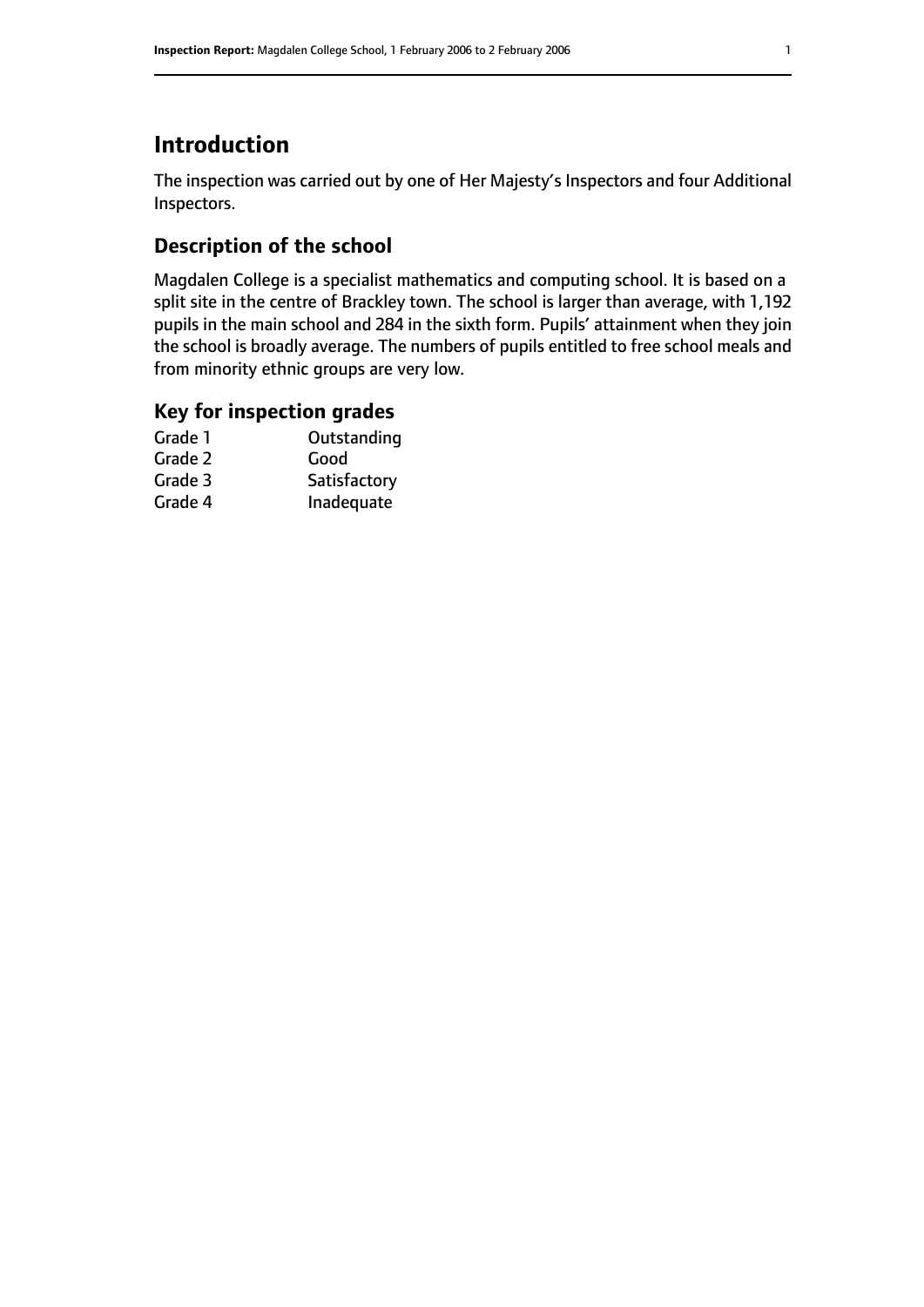# **Overall effectiveness of the school**

#### **Grade: 3**

The effectiveness of the school is satisfactory. This judgement matches the school's own assessment of its work. The school plays an important part in the local community, is oversubscribed is generally well supported by parents. Leadership and management are satisfactory. Managers ensure that a high level of care is provided for the school's pupils and they make good progress in their personal development. Achievement has improved and is satisfactory with good progress made in mathematics. However, achievement in 2005 at Key Stage 4 was below average especially in English and information and communication technology (ICT). Pupils enjoy school and participate well in many extra-curricular activities. Teaching is satisfactory overall. The system for monitoring teaching has been appropriately updated, but is not yet consistently used. Specialist school status has had a very positive effect on teaching in mathematics but much less impact as yet in ICT. Monitoring of pupils' progress has improved substantially very recently. It is used by all managers but not yet all teachers to identify underperformance and take action. Since the last inspection attendance has improved and behaviour remains good. The achievement of boys improved to be in line with average overall in 2004 but declined in 2005. Actions taken to improve achievement in English have been successful at Key Stage 3 and recent actions to improve provision at Key Stage 4 in both English and ICT are proving effective. Self-evaluation is accurate with sharply focused priorities for improvement and the school has the capacity to improve further. It provides satisfactory value for money.

#### **Effectiveness and efficiency of the sixth form**

#### **Grade: 3**

The effectiveness and efficiency of the sixth form are satisfactory. Standards are average and improving. Pupils progress in line with expectations. Girls achieve better than boys. Pupils studying vocational courses make good progress. A very good programme for personal development broadens pupils' outlook, gives them responsibilities and prepares them well for the future. Teaching overall is satisfactory with some good features including the use of challenging and suitably varied teaching methods. Teachers build very positive relationships with the pupils who enjoy being in the sixth form. The good care, guidance and support given ensure most pupils complete their courses. The wide choice of courses available offers opportunities for all pupils to find a programme of study to suit their ability and interests. Leadership and management are satisfactory. The sixth form provides satisfactory value for money.

#### **What the school should do to improve further**

• Ensure that procedures for tracking and monitoring pupils' progress across the school are used consistently and effectively by all teachers. • Raise levels of achievement in ICT and English at Key Stage 4. • Use monitoring of teaching and learning consistently across the school to identify areas for development and further improve the quality of teaching and learning.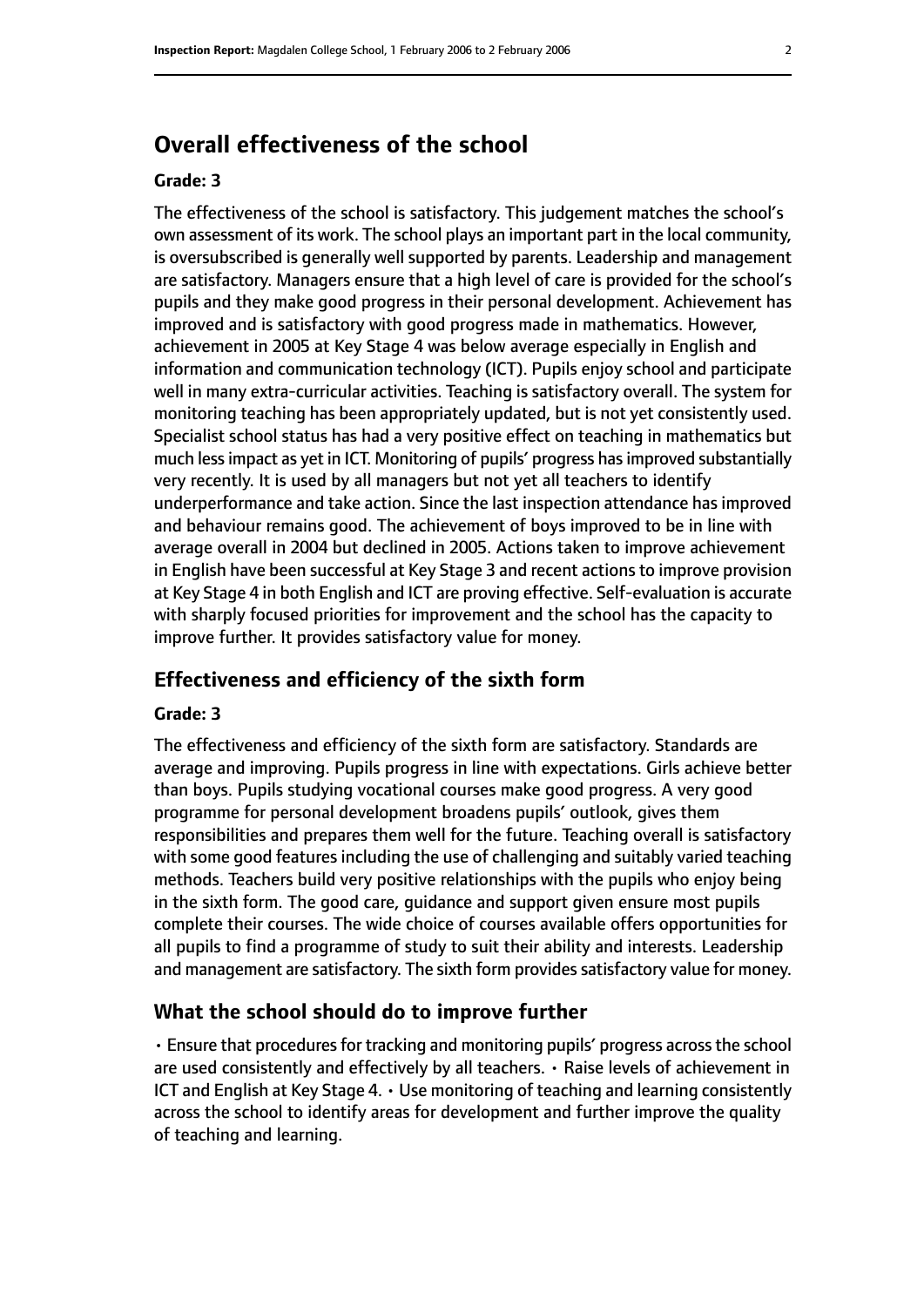### **Achievement and standards**

#### **Grade: 3**

Pupils' achievement is satisfactory across the school, including in the sixth form. Pupils begin school with broadly average attainment on entry and standards overall are satisfactory. In 2005 all pupils made good progress from Year 7 to Year 9, especially in mathematics. Girls made particularly good progress. Pupils in Year 11 in 2005 underperformed, especially boys. All these pupils had made slow progress between Key Stage 2 and Key Stage 3, especially in English. Between Key Stages 3 and 4 their progress improved overall but remained below average in English. The school has taken effective action to improve progress, particularly in English at Key Stage 3 where it is now satisfactory. The school's tracking of progress being made by current Year 11 pupils shows improvement and a satisfactory position. Inspectors confirmed this through observing progress made in lessons, considering results of mock examinations and the standards of work being produced. Standards at Key Stage 3 over the last five years show an improving trend up to 2004 when they were overall exceptionally high. However standards declined in 2005 to be in line with average except in mathematics where they remained above average. Standards at Key Stage 4, by most measures, have shown steady improvement over the last five years. Specialist status has helped pupils gain especially good results in mathematics. However, results in English have declined from an above average position to average. Results in ICT were well below average for all pupils in 2005 largely as a result of an inappropriate curriculum time allocation. Significant action has been taken to improve this situation and current standards of work are at least satisfactory.

#### **Personal development and well-being**

#### **Grade: 2**

The personal development and well-being of pupils is good. Pupils enjoy school, are generally well motivated and interested in their lessons. Attendance is good. The school provides a safe environment for its pupils and very effective procedures are in place to deal with occasional instances of unacceptable behaviour or bullying. Pupils are encouraged to develop healthy lifestyles, particularly effectively through lessons in personal, social and health education, physical education, food technology and science. This is reflected for example in their request for healthier food in the school's canteen. Pupils participate in a wide range of activities such as sport, clubs and musical performances both within the school and the wider community. Through a pupil leadership group, they take on responsibilities and contribute to the life of the school. Pupils develop a good sense of social awareness and a clear set of values within the school's strong moral framework. Their spiritual development is satisfactory and they develop a good appreciation of cultural diversity. They participate in charitable events enthusiastically and develop their business awareness and enterprise skills well through work experience and personal development days.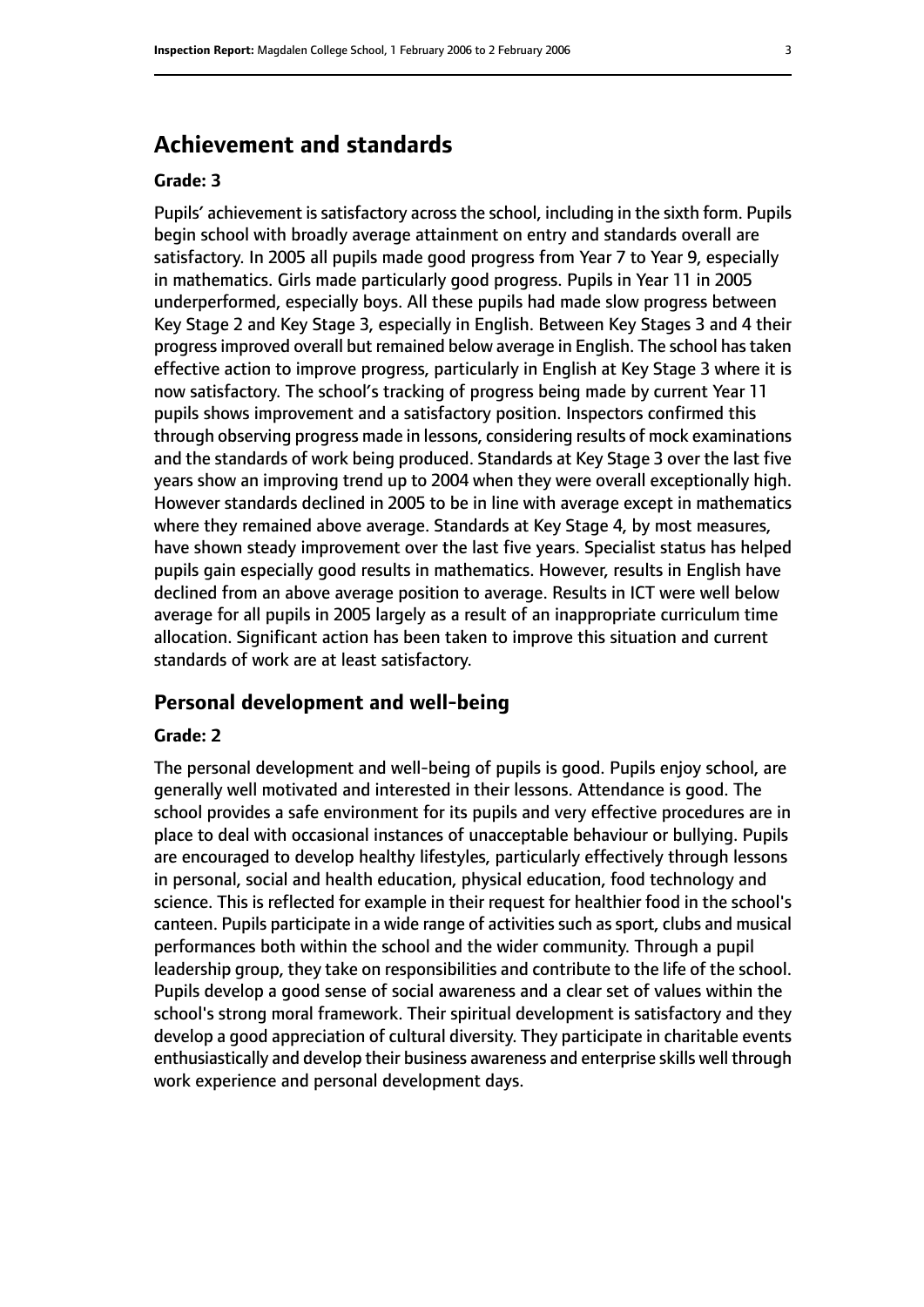# **Quality of provision**

#### **Teaching and learning**

#### **Grade: 3**

Teaching and learning are satisfactory overall. The school has an accurate view of strengths and weaknesses and a long standing system for monitoring the work of teachers. This has recently been updated to give a sharper focus on the impact of teaching on pupils' progress and motivation. This emphasis partially explains the improved results in English at the end of Year 9, and the improved provision for ICT. There is a current and appropriate focus on improving provision in sociology and religious education. Teachers generally plan lessons carefully for pupils of all abilities. The best lessons include a variety of engaging activities giving plenty of opportunities for pupils to develop and show what they know and can do. In other lessons teachers allow pupils to be too passive. The quality of marking and target setting varies. Overall it is satisfactory with a range from very good feedback related to level and grade criteria to comments unrelated to how to improve. A significant number of parents raised concerns about the quality and frequency of homework. These worries are well founded. The school recognises their validity and is about to implement a number of actions to address these concerns.

#### **Curriculum and other activities**

#### **Grade: 2**

The curriculum for the main school and the sixth form is good. The requirements of the National Curriculum are fully covered. Specialist status has had a positive impact on the range of courses offered, especially in mathematics. Pupils' needs and interests are met through a growing range of academic and work-related choices. Art and design courses, for example, now include possibilities to study ceramics or photography. There are very good links with local further education colleges to enhance the curriculum for vocationally minded pupils. These arrangements are typical of the efforts made to ensure that pupils stay in education rather than become disaffected by a curriculum that does not connect with their aptitudes or ambitions. The same is true of the outstanding inclusion centre with its emphasis on vocational skills. Individual interviews in Year 9 enable careful subject choices to be made. Pupils feel that they are well advised both for GCSE and sixth form courses. The school has a good programme of personal, social and health education and citizenship. There is a very good range of extra curricular opportunities, from performing arts to engineering, which enrich the conventional curriculum. Participation rates are high.

#### **Care, guidance and support**

#### **Grade: 2**

The quality of care, guidance and support for pupils is good. They feel safe and well supported. They know who to go to if in difficulties, confident that they will receive help. Pupils can visit a counsellor on a drop-in basis or use a dedicated sanctuary area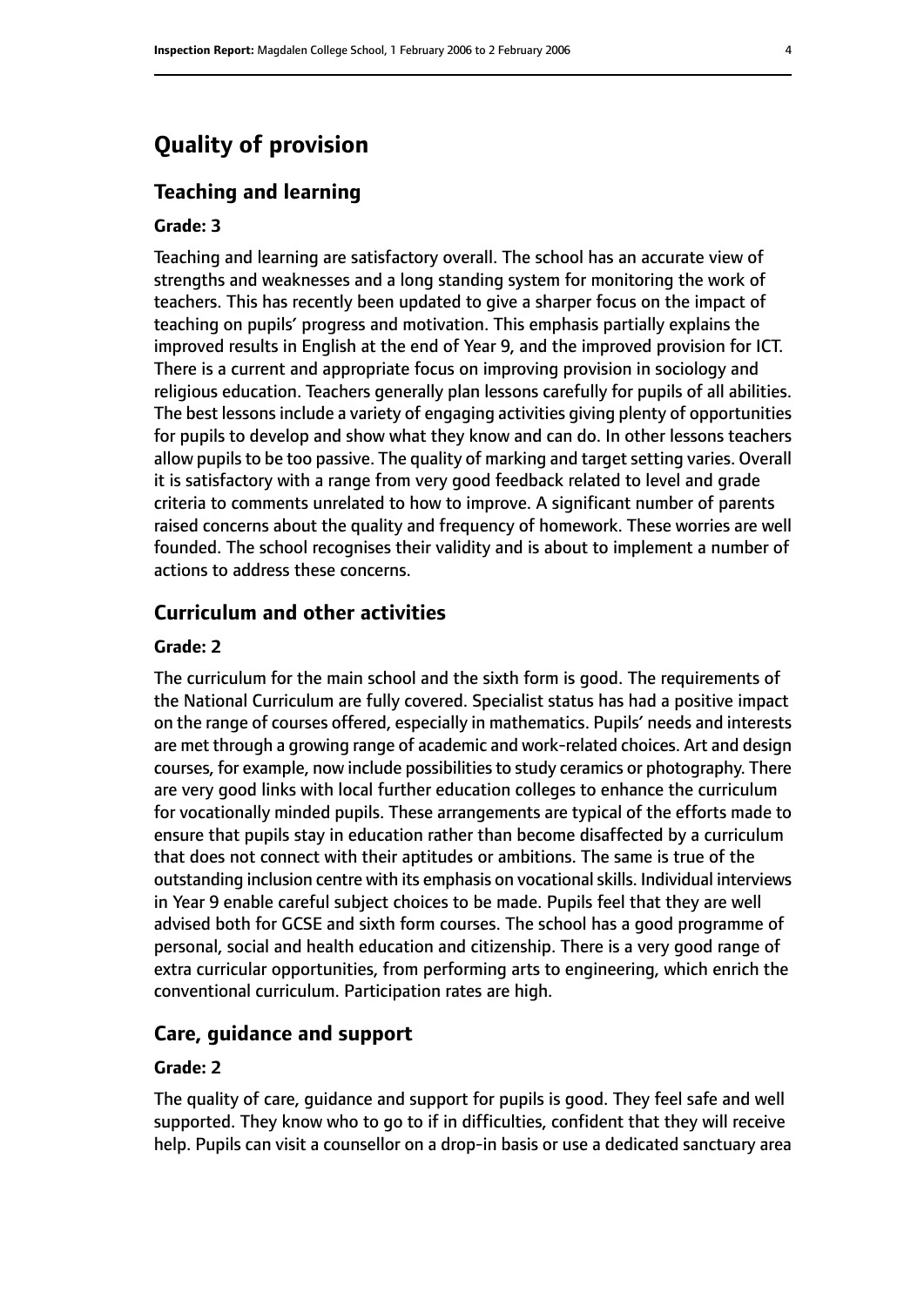as a refuge when in need. Pupils receive good induction programmes at each stage of their school life. There are close links with local primary schools to ensure easy transition to secondary school. Most pupils value the careers guidance they receive. The school has very effective links with a range of external agencies involved in promoting pupils' health, safety and welfare. Risk assessments are carried out reqularly and arrangements for child protection are very thorough. A revised behaviour policy has improved pupils' attitudes and its implementation is constantly under review to ensure consistent and effective application of the praise and sanction system across the school. The school has good arrangements to guide and support vulnerable pupils and those with learning difficulties and disabilities. Pupils with statements achieve as well as their peers. Across the school the use of assessment data to support pupils' learning is satisfactory and improving. However the best practice is not yet shared effectively.

#### **Leadership and management**

#### **Grade: 3**

Leadership and management are satisfactory. The headteacher is a dedicated leader, supported by an increasingly effective team of senior managers. Since the last inspection steps have been taken to deal with the issues identified but in several areas progress has been limited. Recent actions have been prompt and effective. The leadership team has a satisfactory capacity to improve. The quality of middle management varies. While some managers are very effective, others have had considerably less impact on ensuring the quality of provision they are responsible for. In both English and ICT weaknesses in subject leadership and teaching resulted in a significant number of pupils under performing in Year 11 in 2005. At the time, senior managers failed to identify these weaknesses promptly. Recent supportive action by senior management has led to improved progress in both subjects. The school is beginning to make better use of the most effective managers' expertise to spread good practice across the school. The school has a wealth of data available to enable its performance to be tracked and evaluated. There is some exemplary practice in the use of this data to track progress in a few areas, for example in science. However, although most managers now make good use of data, as yet it is not used systematically by all teachers. The school's self-evaluation is accurate. Strategic development planning is sound. The key priorities for improvement that the school has identified are sharply focused and very apt. The intended outcomes and success criteria are generally sufficiently clear. Pupils generally feel that their views are listened to and acted on. Although a majority of parents feels that the school considers their views, a significant number do not. Specialist school status has had a positive impact on the work of the school and especially on standards in mathematics, but not as yet in ICT. There are strong, mutually beneficial links with partner primary schools in mathematics and ICT and in a wide range of other areas. Professional bodies such as the community police, mentoring and counselling support agencies are very positive about the links they have with the school. Governance overall is satisfactory. The governing body has a good awareness of the school's strengths and weaknesses, but has not always held the school to account rigorously enough. Governors have ensured that the school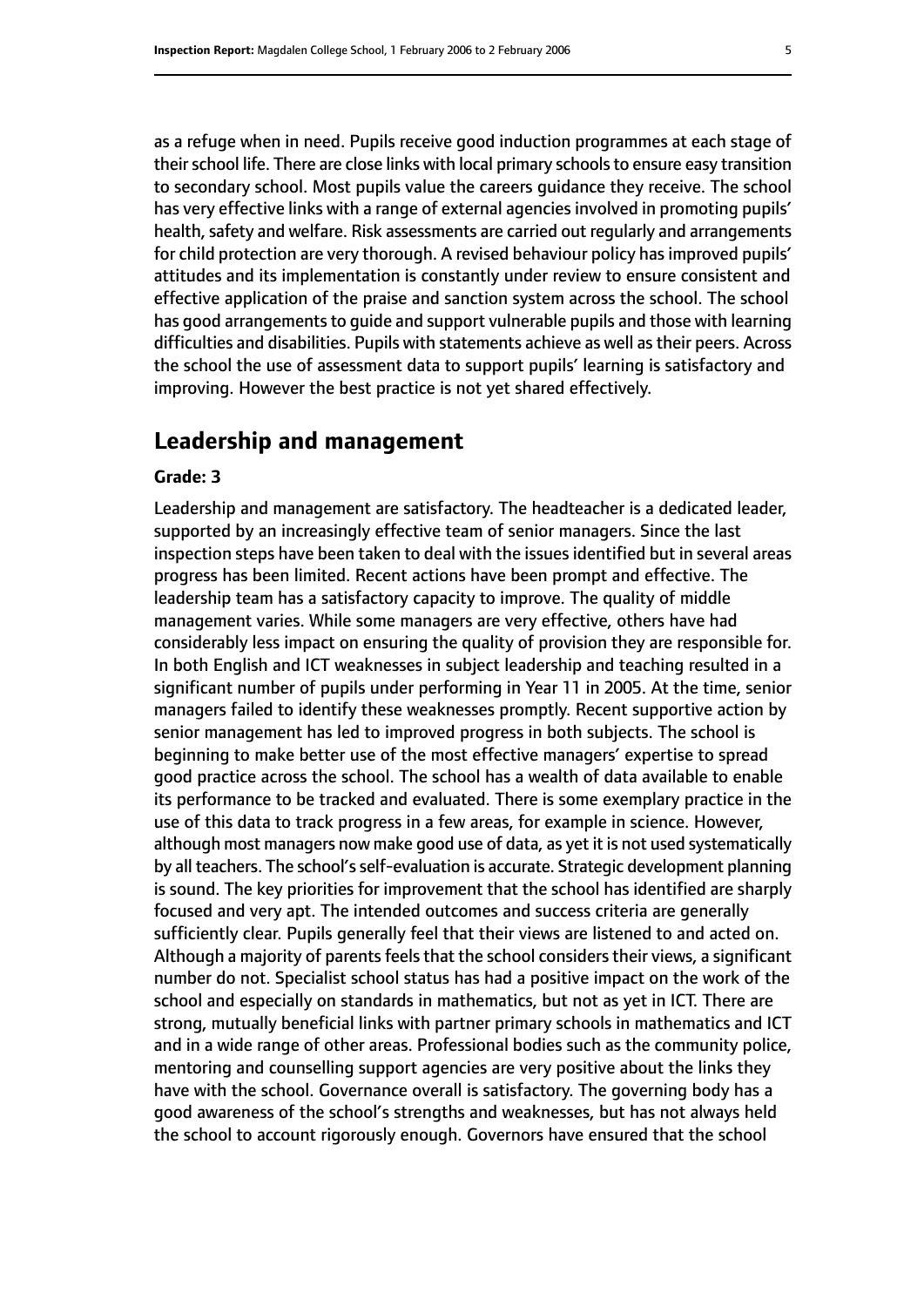meets statutory requirements apart from the daily act of collective worship and the assessment of citizenship.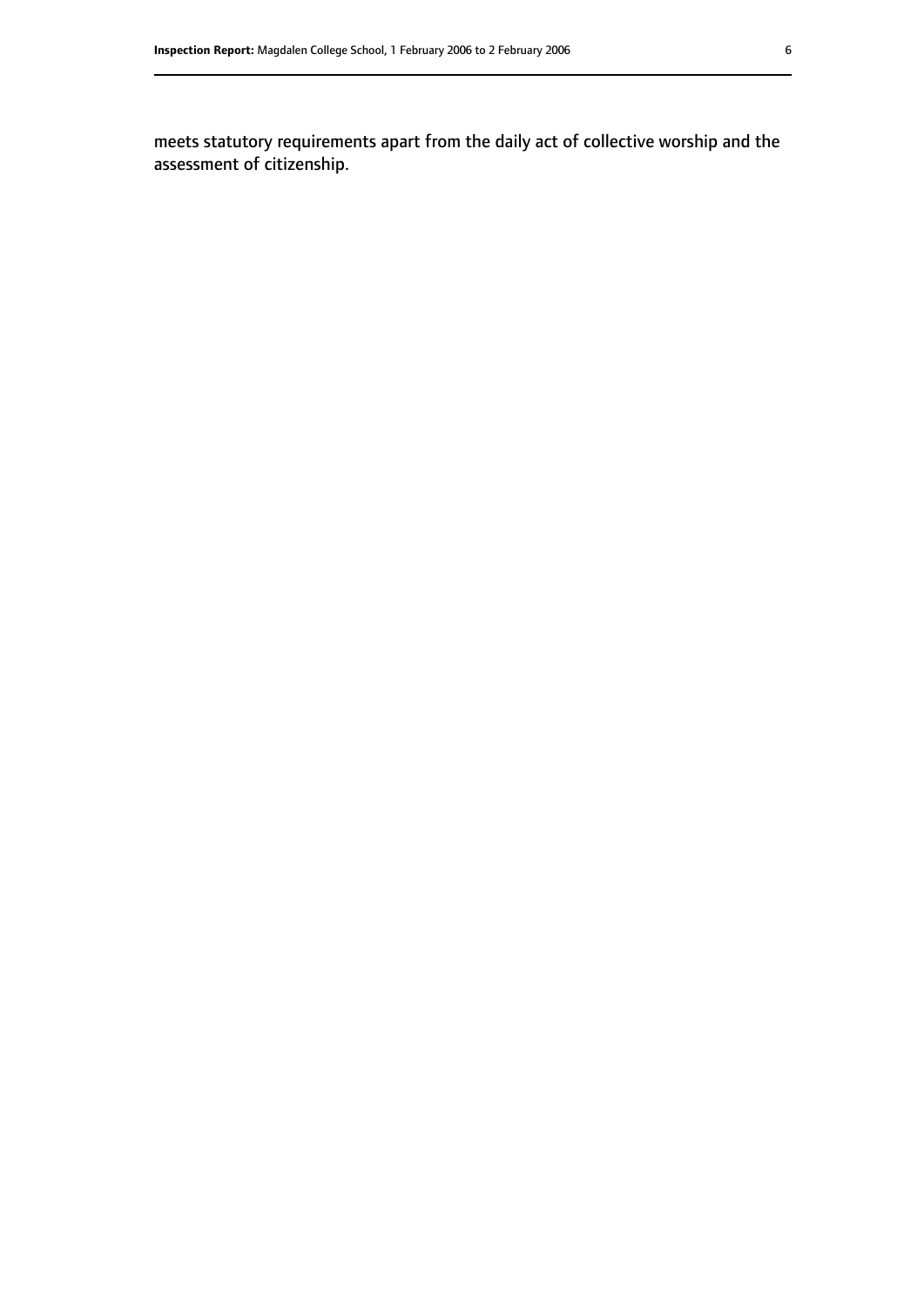**Any complaints about the inspection or the report should be made following the procedures set out inthe guidance 'Complaints about school inspection', whichis available from Ofsted's website: www.ofsted.gov.uk.**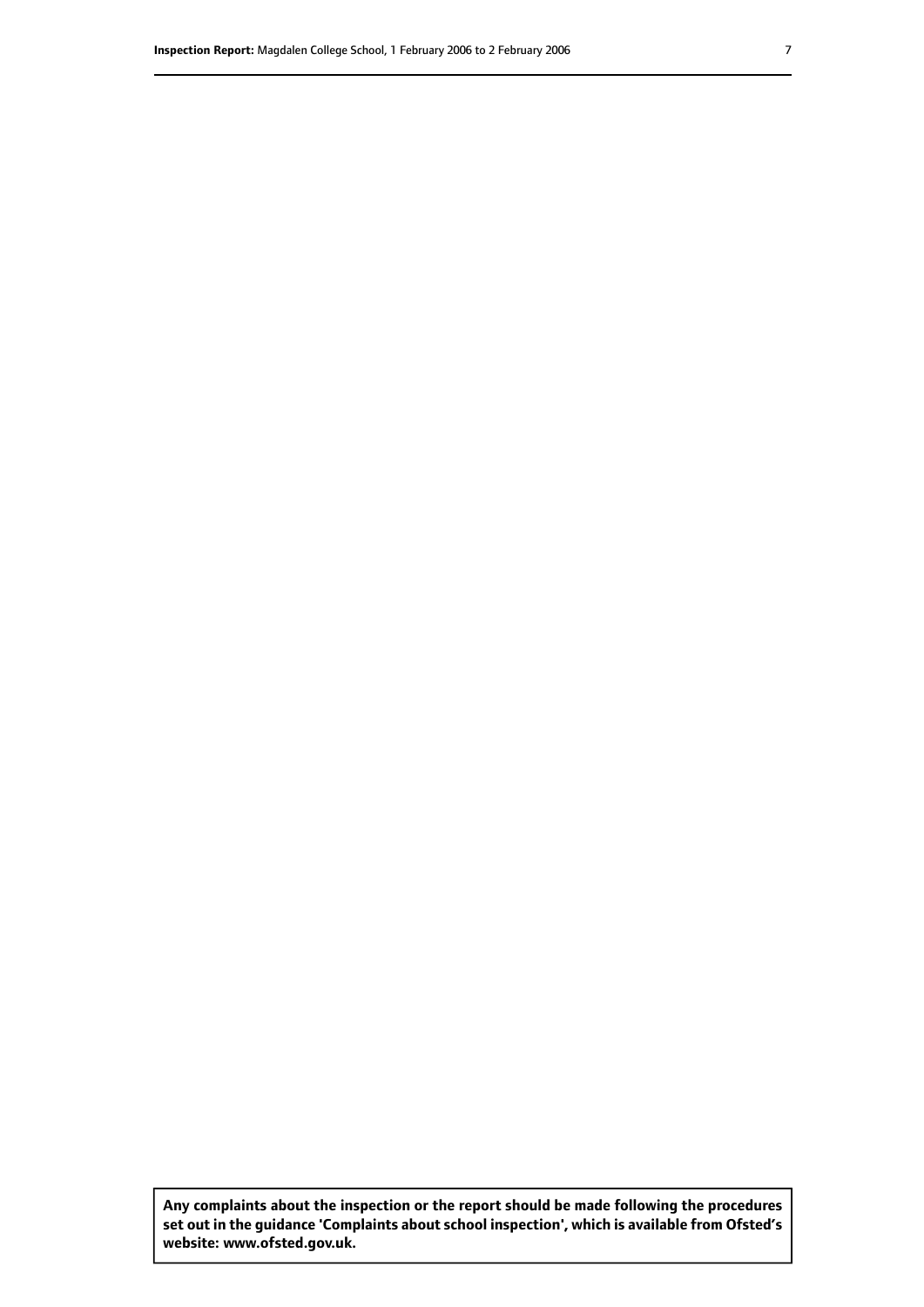# **Inspection judgements**

| Key to judgements: grade 1 is outstanding, grade 2 good, grade 3 | School<br><b>Overall</b> | $16-19$ |
|------------------------------------------------------------------|--------------------------|---------|
| satisfactory, and grade 4 inadequate                             |                          |         |

#### **Overall effectiveness**

| How effective, efficient and inclusive is the provision of education,<br>integrated care and any extended services in meeting the needs of<br>learners? |     |           |
|---------------------------------------------------------------------------------------------------------------------------------------------------------|-----|-----------|
| How well does the school work in partnership with others to promote<br>learners' well-being?                                                            |     |           |
| The quality and standards in foundation stage                                                                                                           | ΝA  | <b>NA</b> |
| The effectiveness of the school's self-evaluation                                                                                                       |     |           |
| The capacity to make any necessary improvements                                                                                                         | Yes | Yes       |
| Effective steps have been taken to promote improvement since the last<br>inspection                                                                     | Yes | Yes       |

#### **Achievement and standards**

| How well do learners achieve?                                                                                 |  |
|---------------------------------------------------------------------------------------------------------------|--|
| The standards <sup>1</sup> reached by learners                                                                |  |
| How well learners make progress, taking account of any significant variations  <br>between groups of learners |  |
| How well learners with learning difficulties and disabilities make progress                                   |  |

#### **Personal development and well-being**

| How good is the overall personal development and well-being of the<br>learners?                                  |  |
|------------------------------------------------------------------------------------------------------------------|--|
| The extent of learners' spiritual, moral, social and cultural development                                        |  |
| The behaviour of learners                                                                                        |  |
| The attendance of learners                                                                                       |  |
| How well learners enjoy their education                                                                          |  |
| The extent to which learners adopt safe practices                                                                |  |
| The extent to which learners adopt healthy lifestyles                                                            |  |
| The extent to which learners make a positive contribution to the community                                       |  |
| How well learners develop workplace and other skills that will contribute to<br>their future economic well-being |  |

#### **The quality of provision**

| How effective are teaching and learning in meeting the full range of<br>the learners' needs?          |  |
|-------------------------------------------------------------------------------------------------------|--|
| How well do the curriculum and other activities meet the range of<br>needs and interests of learners? |  |
| How well are learners cared for, guided and supported?                                                |  |

 $^1$  Grade 1 - Exceptionally and consistently high; Grade 2 - Generally above average with none significantly below average; Grade 3 - Broadly average; Grade 4 - Exceptionally low.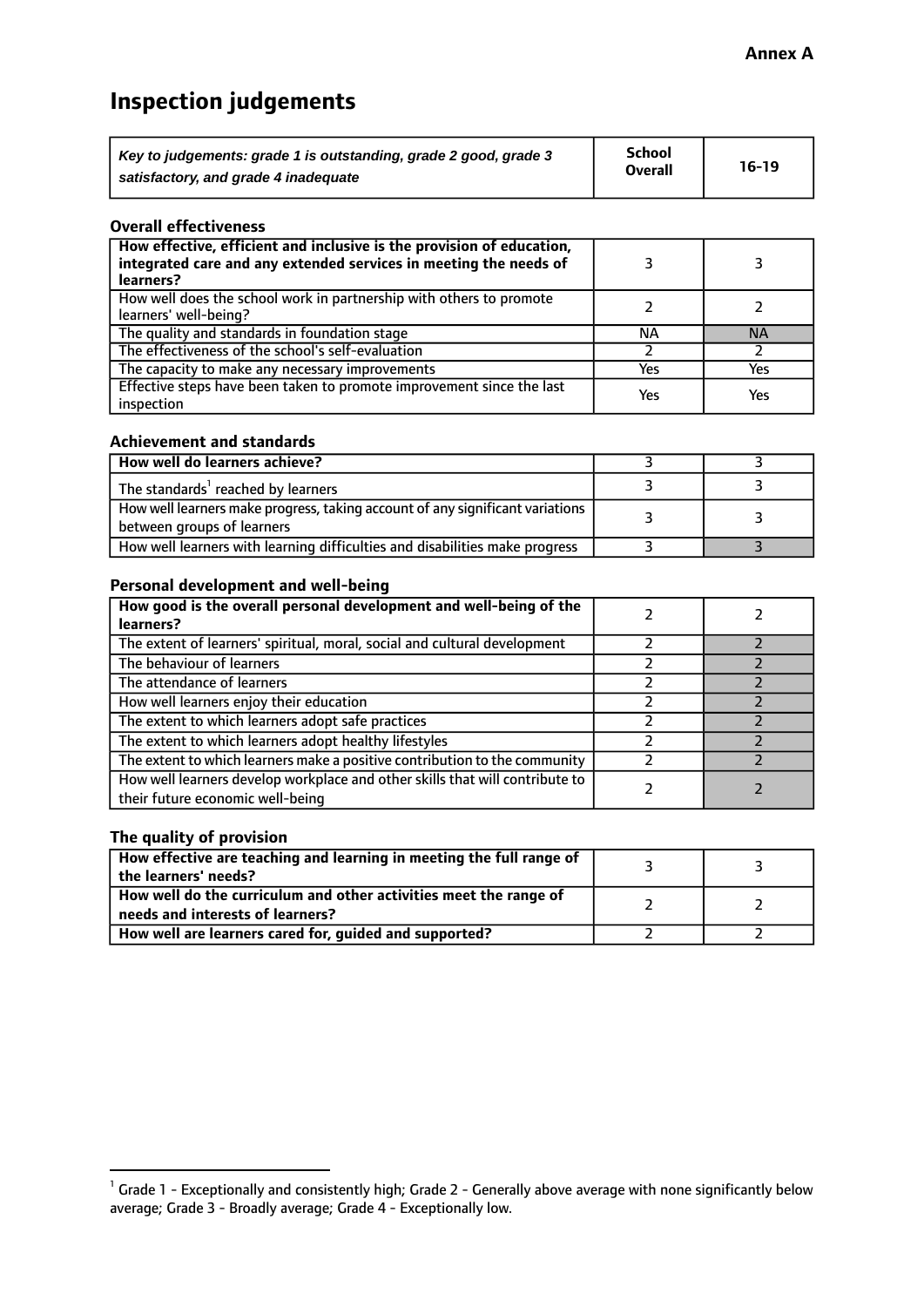#### **Leadership and management**

| How effective are leadership and management in raising achievement<br>and supporting all learners?                                              |     |     |
|-------------------------------------------------------------------------------------------------------------------------------------------------|-----|-----|
| How effectively leaders and managers at all levels set clear direction leading<br>to improvement and promote high quality of care and education |     |     |
| How effectively performance is monitored, evaluated and improved to meet<br>challenging targets, through quality assurance and self-review      |     |     |
| How well equality of opportunity is promoted and discrimination tackled so<br>that all learners achieve as well as they can                     |     |     |
| How effectively and efficiently resources are deployed to achieve value for<br>money                                                            |     |     |
| The extent to which governors and other supervisory boards discharge their<br>responsibilities                                                  |     |     |
| The adequacy and suitability of staff to ensure that learners are protected                                                                     | Yes | Yes |

| The extent to which schools enable learners to be healthy                                     |            |
|-----------------------------------------------------------------------------------------------|------------|
| Learners are encouraged and enabled to eat and drink healthily                                | Yes        |
| Learners are encouraged and enabled to take regular exercise                                  | <b>Yes</b> |
| Learners are discouraged from smoking and substance abuse                                     | Yes        |
| Learners are educated about sexual health                                                     | Yes        |
| The extent to which providers ensure that learners stay safe                                  |            |
| Procedures for safequarding learners meet current government requirements                     | Yes        |
| Risk assessment procedures and related staff training are in place                            | <b>Yes</b> |
| Action is taken to reduce anti-social behaviour, such as bullying and racism                  | Yes        |
| Learners are taught about key risks and how to deal with them                                 | Yes        |
| The extent to which learners make a positive contribution                                     |            |
| Learners are helped to develop stable, positive relationships                                 | <b>Yes</b> |
| Learners, individually and collectively, participate in making decisions that affect them     | <b>Yes</b> |
| Learners are encouraged to initiate, participate in and manage activities in school and the   | Yes        |
| wider community                                                                               |            |
| The extent to which schools enable learners to achieve economic well-being                    |            |
| There is provision to promote learners' basic skills                                          | Yes        |
| Learners have opportunities to develop enterprise skills and work in teams                    | Yes        |
| Careers education and quidance is provided to all learners in key stage 3 and 4 and the sixth | Yes        |
| form                                                                                          |            |
| Education for all learners aged 14-19 provides an understanding of employment and the         | Yes        |
| economy                                                                                       |            |